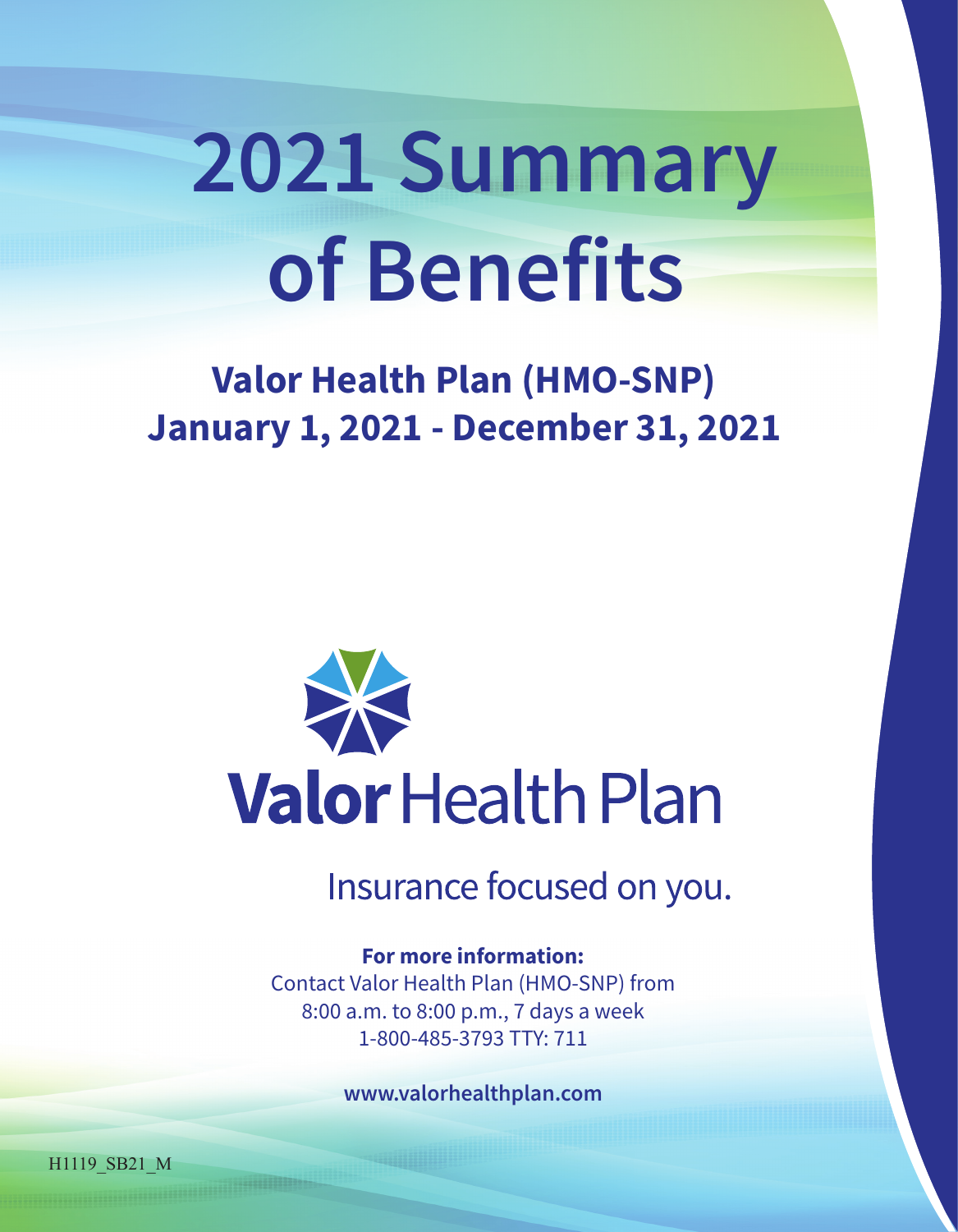### **Valor Health Plan (HMO-SNP)**

H1119, Plan 001

January 1, 2021 – December 31, 2021

**Valor Health Plan (HMO-SNP)** is a Medicare Advantage HMO plan with a Medicare contract. Enrollment in the Plan depends on contract renewal.

The benefit information provided does not list every service that we cover or list every limitation or exclusion. To get a complete list of services we cover, please request the "Evidence of Coverage" by calling member services at 1-800-485-3793. Hours are seven (7) days a week from 8:00 am to 8:00 pm. TTY users call 711 or visit our website at [www.valorhealthplan.com.](http://www.valorhealthplan.com/)

To join **Valor Health Plan (HMO-SNP)**, you must be entitled to Medicare Part A, be enrolled in Medicare Part B, and live in our service area. Our service area includes the following counties in Ohio: Ashland, Carroll, Coshocton, Crawford, Cuyahoga, Erie, Fairfield, Geauga, Guernsey, Harrison, Hocking, Holmes, Huron, Knox, Lake, Licking, Lorain, Medina, Monroe, Morgan, Morrow, Noble, Perry, Portage, Stark, Summit, Tuscarawas, Vinton, Washington and Wayne

Except in emergency situations, if you use the providers that are not in our network, we may not pay for these services.

For coverage and costs of Original Medicare, look in your current "Medicare & You" handbook. View it online at [www.medicare.gov](http://www.medicare.gov/) or get a copy by calling 1-800-MEDICARE (1-800-633- 4227). TTY users should call 1-877-486-2048.

This document is available in other formats such as Braille, large print or audio.

For more information, please call us at 1-800-485-3793 (TTY users should call 711), or visit us at [www.valorhealthplan.com](http://www.valorhealthplan.com/)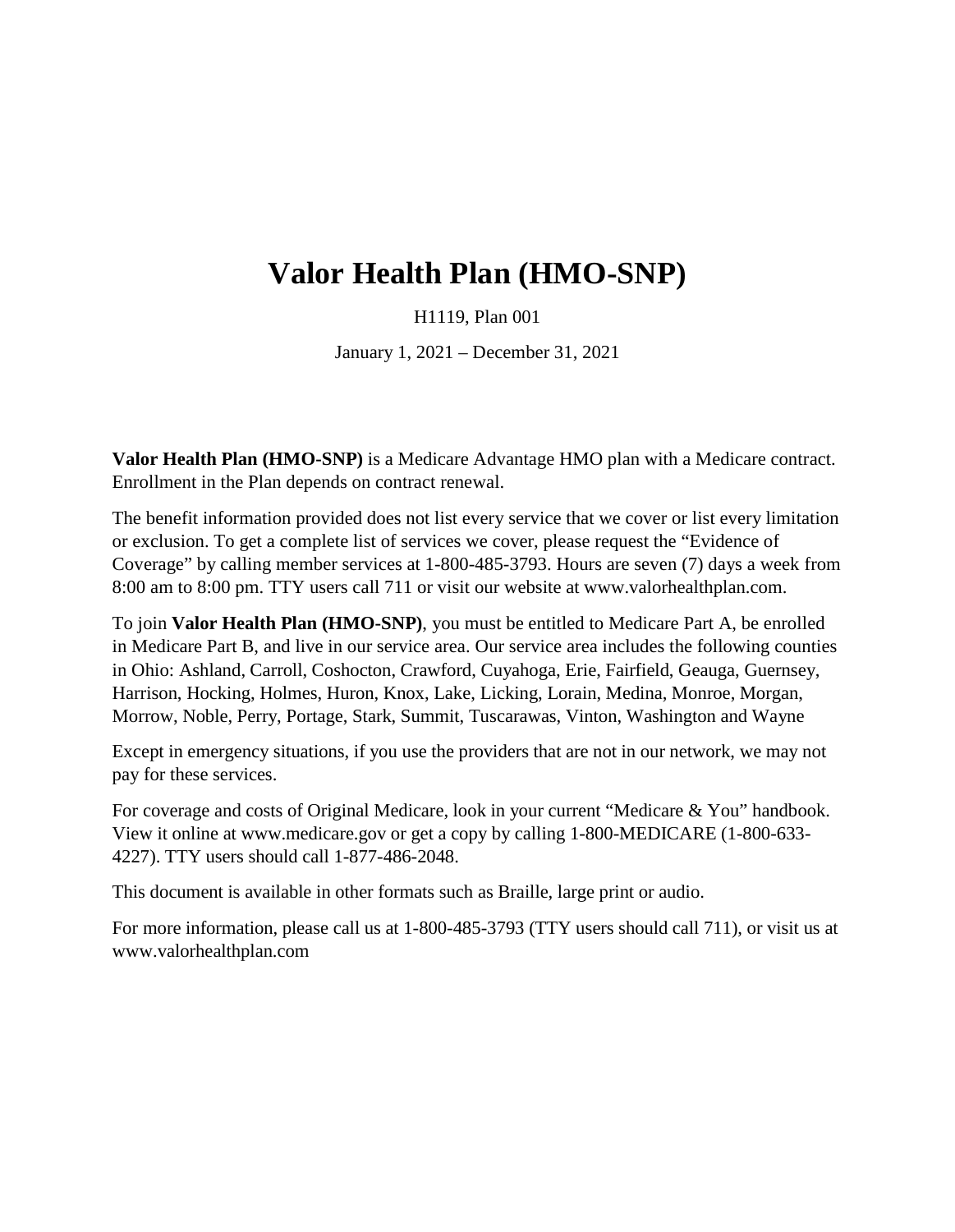| <b>Premiums and Benefits</b>                                             | <b>Valor Health Plan (HMO-SNP)</b>                                                                                                                                                                                                 |  |  |  |
|--------------------------------------------------------------------------|------------------------------------------------------------------------------------------------------------------------------------------------------------------------------------------------------------------------------------|--|--|--|
| <b>Monthly Plan Premium</b>                                              | You pay \$29.80                                                                                                                                                                                                                    |  |  |  |
|                                                                          | You must continue to pay your Medicare Part B premium.                                                                                                                                                                             |  |  |  |
| Deductible                                                               | \$198.00                                                                                                                                                                                                                           |  |  |  |
|                                                                          | These are 2021 cost sharing amounts.                                                                                                                                                                                               |  |  |  |
| Maximum Out-of-                                                          | You pay no more than \$6,700 annually                                                                                                                                                                                              |  |  |  |
| <b>Pocket Responsibility</b><br>(does not include<br>prescription drugs) | Includes copays and other costs for medical services for the year.                                                                                                                                                                 |  |  |  |
| <b>Inpatient Hospital</b>                                                | You pay a \$1,408                                                                                                                                                                                                                  |  |  |  |
|                                                                          | deductible for days 1-60                                                                                                                                                                                                           |  |  |  |
|                                                                          |                                                                                                                                                                                                                                    |  |  |  |
|                                                                          | You pay a \$352 copay per day for days 61-90                                                                                                                                                                                       |  |  |  |
|                                                                          | You pay a \$704 per lifetime reserve day                                                                                                                                                                                           |  |  |  |
|                                                                          | These are 2020 cost sharing amounts and may change for 2021.<br>Valor Health Plan will provide updated rates as soon as they are<br>released.                                                                                      |  |  |  |
|                                                                          | Cost shares are applied starting on the first day of admission and do<br>not include the date of discharge.                                                                                                                        |  |  |  |
|                                                                          | If you get authorized inpatient care at an out-of-network hospital<br>after your emergency condition is stabilized, your cost is the cost<br>sharing you would pay at a network hospital.                                          |  |  |  |
| <b>Outpatient Hospital</b>                                               | A 20% of the cost for Medicare covered services                                                                                                                                                                                    |  |  |  |
|                                                                          | Prior authorization required                                                                                                                                                                                                       |  |  |  |
| <b>Doctor Visits</b>                                                     |                                                                                                                                                                                                                                    |  |  |  |
| Primary                                                                  | You pay 20% per visit                                                                                                                                                                                                              |  |  |  |
| Specialists<br><b>Preventative Care</b>                                  | You pay 20% per visit<br>You pay nothing                                                                                                                                                                                           |  |  |  |
|                                                                          |                                                                                                                                                                                                                                    |  |  |  |
| (e.g., flu vaccine,                                                      | Other preventative services are available. There are some covered                                                                                                                                                                  |  |  |  |
| diabetic screenings)                                                     | services that have a cost.                                                                                                                                                                                                         |  |  |  |
| <b>Emergency Care</b>                                                    | 20% of the cost of Medicare covered services (Up to \$90)                                                                                                                                                                          |  |  |  |
|                                                                          | If you receive emergency care at an out-of-network hospital and<br>need inpatient care after your emergency condition is stabilized,<br>you must return to a network hospital in order for your care to<br>continue to be covered. |  |  |  |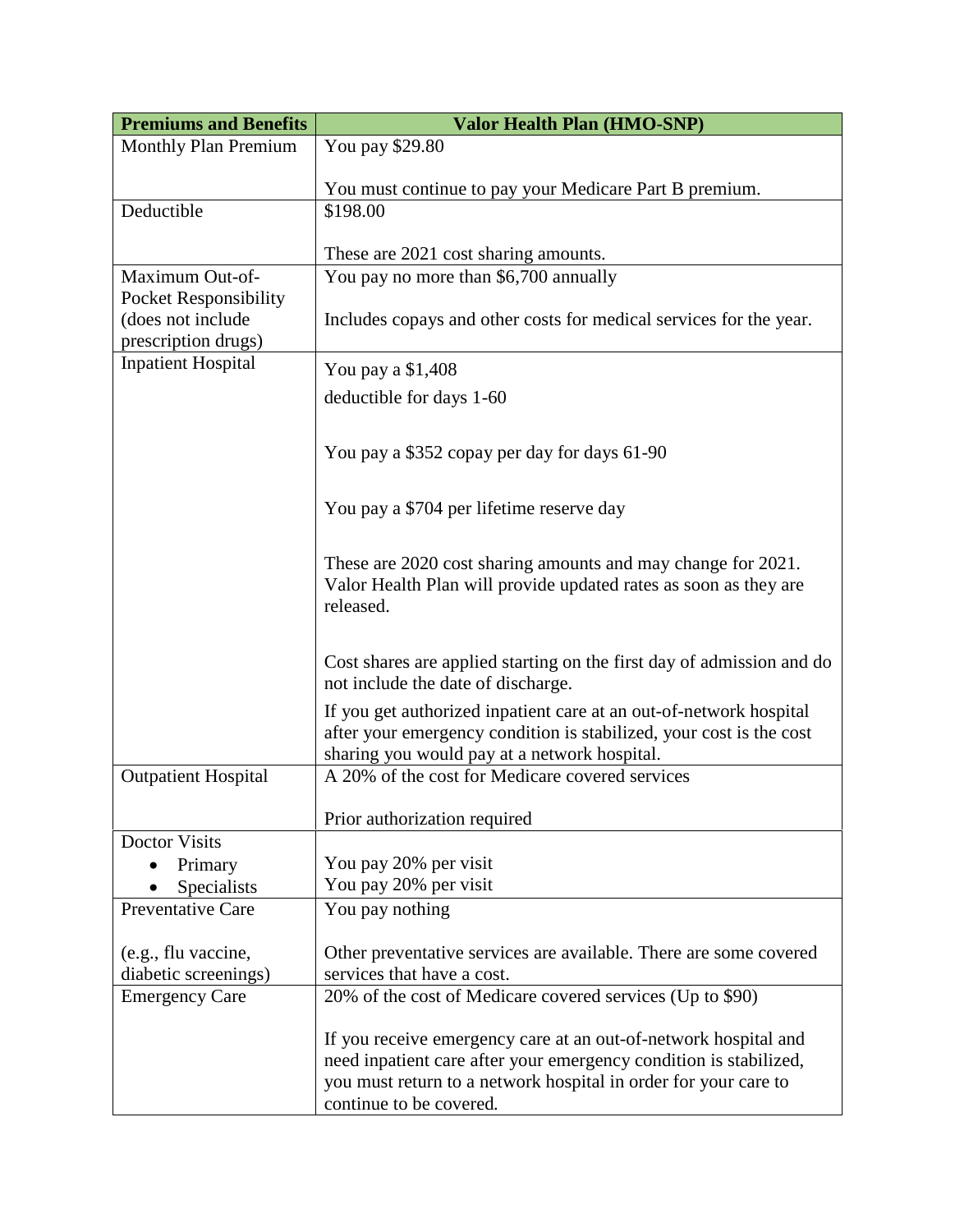| <b>Premiums and Benefits</b>    | <b>Valor Health Plan (HMO-SNP)</b>                                           |  |  |
|---------------------------------|------------------------------------------------------------------------------|--|--|
| <b>Urgently Needed</b>          | 20% of the cost for Medicare covered services (up to \$65) and up            |  |  |
| Services                        | to 3 days                                                                    |  |  |
| Diagnostic                      | 20% of the cost for Medicare covered services                                |  |  |
| Services/Labs/Imaging           |                                                                              |  |  |
| Diagnostic tests                | A separate facility charge could apply for the facility in which the         |  |  |
| and procedures                  | services are received.                                                       |  |  |
| Lab services<br>$\bullet$       |                                                                              |  |  |
| MRI, CAT Scan<br>$\bullet$      | Prior Authorization is required for some services                            |  |  |
| X-Rays                          | In addition, DME, Part B drugs, physicians' services and doctor's            |  |  |
|                                 | office visit cost share may also apply                                       |  |  |
|                                 | Authorization required for high tech radiological services such as           |  |  |
|                                 | CT, CAA, MRI, MRA, and PET scans                                             |  |  |
|                                 | No authorization is required for X-Ray services                              |  |  |
| <b>Hearing Services</b>         |                                                                              |  |  |
| Routine hearing                 | 20% of the cost of Medicare covered services                                 |  |  |
| exam                            |                                                                              |  |  |
| Hearing aid                     |                                                                              |  |  |
| <b>Dental Services</b>          | 20% of the cost for Medicare covered services                                |  |  |
|                                 |                                                                              |  |  |
|                                 | In general, preventive dental services (such as cleaning, routine            |  |  |
|                                 | dental exams, and dental x-rays) are not covered by Original                 |  |  |
|                                 | Medicare.                                                                    |  |  |
| <b>Vision Services</b>          | 20% of the cost for Medicare covered services                                |  |  |
| <b>Mental Health Services</b>   |                                                                              |  |  |
| Outpatient group                | 20% of the cost for Medicare covered services                                |  |  |
| therapy/                        |                                                                              |  |  |
| individual                      |                                                                              |  |  |
| therapy visit                   |                                                                              |  |  |
| <b>Skilled Nursing Facility</b> | You pay nothing for the first 20 days of each benefit period.                |  |  |
|                                 | You pay \$176 per day for days 21-100                                        |  |  |
|                                 | You pay all costs for each day after day 100                                 |  |  |
|                                 |                                                                              |  |  |
|                                 | These are 2020 cost sharing amounts and may change for 2021.                 |  |  |
|                                 | Valor Health Plan will provide updated rates as soon as they are<br>released |  |  |
|                                 |                                                                              |  |  |
|                                 | 3 day inpatient hospital stay prior to SNF admission is not required         |  |  |
| Physical Therapy                | 20% of the cost for Medicare covered services                                |  |  |
|                                 |                                                                              |  |  |
|                                 | Prior authorization required                                                 |  |  |
|                                 |                                                                              |  |  |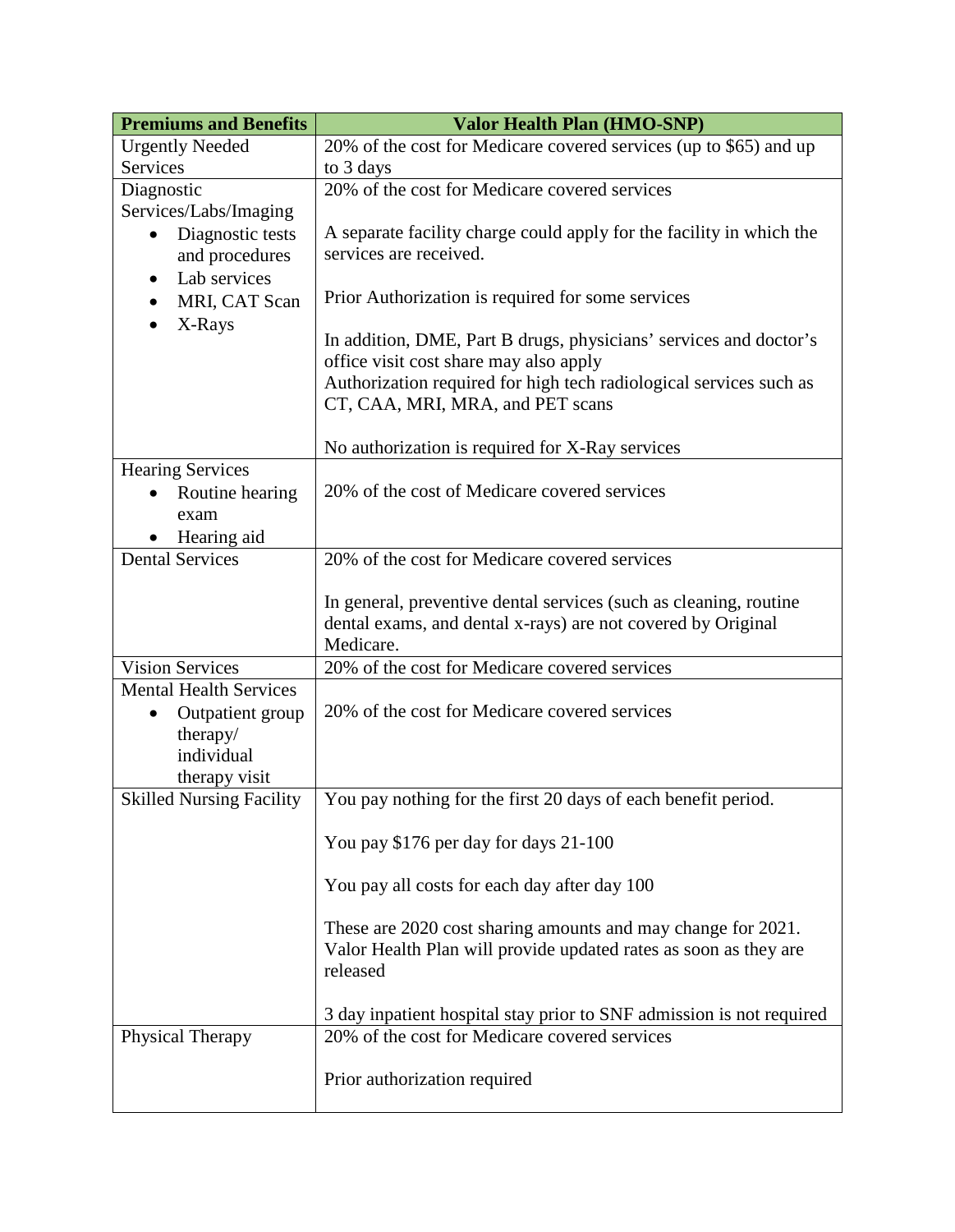| <b>Premiums and Benefits</b>                                                                                                                                                                                                                                                                                                | <b>Valor Health Plan (HMO-SNP)</b>                                                                                                                                                                                                                                                                                                                                                                                                                                   |                                                                                                                                                                                                                                                                                                                                                                                                        |                                                                                                                                                               |  |
|-----------------------------------------------------------------------------------------------------------------------------------------------------------------------------------------------------------------------------------------------------------------------------------------------------------------------------|----------------------------------------------------------------------------------------------------------------------------------------------------------------------------------------------------------------------------------------------------------------------------------------------------------------------------------------------------------------------------------------------------------------------------------------------------------------------|--------------------------------------------------------------------------------------------------------------------------------------------------------------------------------------------------------------------------------------------------------------------------------------------------------------------------------------------------------------------------------------------------------|---------------------------------------------------------------------------------------------------------------------------------------------------------------|--|
| Ambulance                                                                                                                                                                                                                                                                                                                   | 20% of the cost for Medicare covered services                                                                                                                                                                                                                                                                                                                                                                                                                        |                                                                                                                                                                                                                                                                                                                                                                                                        |                                                                                                                                                               |  |
| Transportation                                                                                                                                                                                                                                                                                                              | Not covered                                                                                                                                                                                                                                                                                                                                                                                                                                                          |                                                                                                                                                                                                                                                                                                                                                                                                        |                                                                                                                                                               |  |
| Medicare Part B Drugs                                                                                                                                                                                                                                                                                                       | 20% of the cost of Medicare covered services                                                                                                                                                                                                                                                                                                                                                                                                                         |                                                                                                                                                                                                                                                                                                                                                                                                        |                                                                                                                                                               |  |
| <b>Durable Medical</b>                                                                                                                                                                                                                                                                                                      | 20% of the cost for Medicare covered services                                                                                                                                                                                                                                                                                                                                                                                                                        |                                                                                                                                                                                                                                                                                                                                                                                                        |                                                                                                                                                               |  |
| Equipment                                                                                                                                                                                                                                                                                                                   |                                                                                                                                                                                                                                                                                                                                                                                                                                                                      |                                                                                                                                                                                                                                                                                                                                                                                                        |                                                                                                                                                               |  |
|                                                                                                                                                                                                                                                                                                                             | Authorization required for charges greater of \$1,000 or more.                                                                                                                                                                                                                                                                                                                                                                                                       |                                                                                                                                                                                                                                                                                                                                                                                                        |                                                                                                                                                               |  |
| <b>Ambulatory Surgery</b>                                                                                                                                                                                                                                                                                                   | 20% of the cost for Medicare covered services                                                                                                                                                                                                                                                                                                                                                                                                                        |                                                                                                                                                                                                                                                                                                                                                                                                        |                                                                                                                                                               |  |
| Center                                                                                                                                                                                                                                                                                                                      |                                                                                                                                                                                                                                                                                                                                                                                                                                                                      |                                                                                                                                                                                                                                                                                                                                                                                                        |                                                                                                                                                               |  |
|                                                                                                                                                                                                                                                                                                                             | Prior authorization required                                                                                                                                                                                                                                                                                                                                                                                                                                         |                                                                                                                                                                                                                                                                                                                                                                                                        |                                                                                                                                                               |  |
|                                                                                                                                                                                                                                                                                                                             | <b>Outpatient Prescription Drugs</b>                                                                                                                                                                                                                                                                                                                                                                                                                                 |                                                                                                                                                                                                                                                                                                                                                                                                        |                                                                                                                                                               |  |
| <b>Stage 1</b>                                                                                                                                                                                                                                                                                                              | <b>Stage 2</b>                                                                                                                                                                                                                                                                                                                                                                                                                                                       | <b>Stage 3</b>                                                                                                                                                                                                                                                                                                                                                                                         | <b>Stage 4</b>                                                                                                                                                |  |
| Yearly Deductible                                                                                                                                                                                                                                                                                                           | <b>Initial Coverage</b>                                                                                                                                                                                                                                                                                                                                                                                                                                              | Coverage Gap                                                                                                                                                                                                                                                                                                                                                                                           | Catastrophic                                                                                                                                                  |  |
| <b>Stage</b>                                                                                                                                                                                                                                                                                                                | <b>Stage</b>                                                                                                                                                                                                                                                                                                                                                                                                                                                         | <b>Stage</b>                                                                                                                                                                                                                                                                                                                                                                                           | Coverage Stage                                                                                                                                                |  |
| You begin in this<br>payment stage when you<br>fill your first<br>prescription of the year.<br>During this stage, you<br>pay the full cost of your<br>brand name drugs.<br>You stay in this stage<br>until you have paid \$445<br>for your brand name<br>drugs $(\$445$ is the<br>amount of your brand<br>name deductible). | During this stage, the<br>plan pays its share of the<br>cost of your generic<br>drugs and you pay your<br>share of the cost.<br>After you (or others on<br>your behalf) have met<br>your brand name<br>deductible, the plan pays<br>its share of the costs of<br>your brand name drugs<br>and you pay your share.<br>You stay in this stage<br>until your year-to-date<br>"total drug costs" (your<br>payments plus any Part<br>D plan's payments) total<br>\$4,130. | During this stage, you<br>pay 25% of the price<br>for brand name drugs<br>(plus a portion of the<br>dispensing fee) and<br>25% of the price for<br>generic drugs.<br>You stay in this stage<br>until your year-to-<br>date "out-of-pocket<br>costs" (your<br>payments) reach a<br>total of \$6,550. This<br>amount and rules for<br>counting costs toward<br>this amount have<br>been set by Medicare. | During this<br>stage, the plan<br>will pay most<br>of the cost of<br>your drugs for<br>the rest of the<br>calendar year<br>(through<br>December 31,<br>2021). |  |
| <b>Optional Supplemental Benefits</b>                                                                                                                                                                                                                                                                                       |                                                                                                                                                                                                                                                                                                                                                                                                                                                                      |                                                                                                                                                                                                                                                                                                                                                                                                        |                                                                                                                                                               |  |
| Over-the-Counter                                                                                                                                                                                                                                                                                                            | \$150 per calendar quarter for OTC items                                                                                                                                                                                                                                                                                                                                                                                                                             |                                                                                                                                                                                                                                                                                                                                                                                                        |                                                                                                                                                               |  |
| Products                                                                                                                                                                                                                                                                                                                    |                                                                                                                                                                                                                                                                                                                                                                                                                                                                      |                                                                                                                                                                                                                                                                                                                                                                                                        |                                                                                                                                                               |  |

Plans may offer supplemental benefits in addition to Part C benefits and Part D benefits.